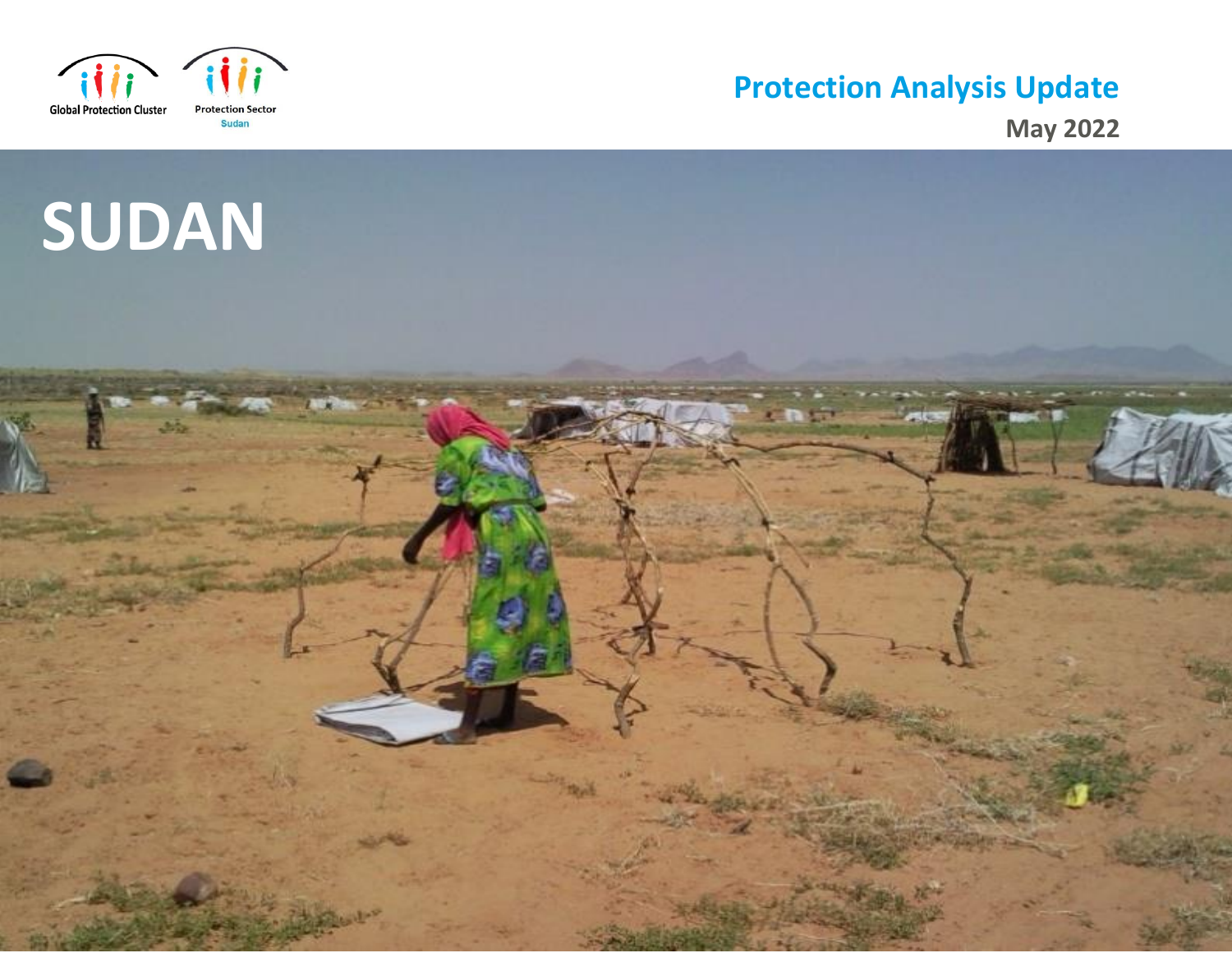

The formation of Sudan's Transitional Government in 2019, following the dismissal of President Omar al-Bashir, opened up the protection space in Sudan. It allowed for discussions on issues such as GBV, human rights and child protection. In 2020, several armed actors signed the Juba Peace Agreement (DPA), allowing them to join the transitional government. Nevertheless, these positive developments did not ultimately endure. By 2021, the protection landscape changed significantly with the departure of UNAMID and the military coup d'état on 25<sup>th</sup> October 2021. In the same year, IOM DTM reported the displacement of 450,000 IDPs in the country. The current levels of violence in Darfur have been unseen since the mid-2000s. There is also a marked increase in violence in the South Kordofan and, to some extent, in the Blue Nile States.

Within this landscape, the Sudan Protection Sector responds to armed conflict settings, intercommunal violence, forced displacement, loss of property, human rights violations, grave child rights violations, climate change, sexual violence and criminal activity amid political fragility and uncertainty. Significant protection risks faced by civilians include the right to life, displacement, secondary displacement, GBV and denial and impediments to access to services.

This Protection Analysis Update analyses priority protection risks and recommendations. The findings are based on the analysis of protection monitoring actors and assessments by the Protection Sector, its AoRs, protection partners and reports produced by other agencies. The document uses both qualitative and quantitative analysis. Humanitarian access issues and limited coverage of protection actors contribute to information gaps such as data on civil documentation, GBV and housing, land and property.

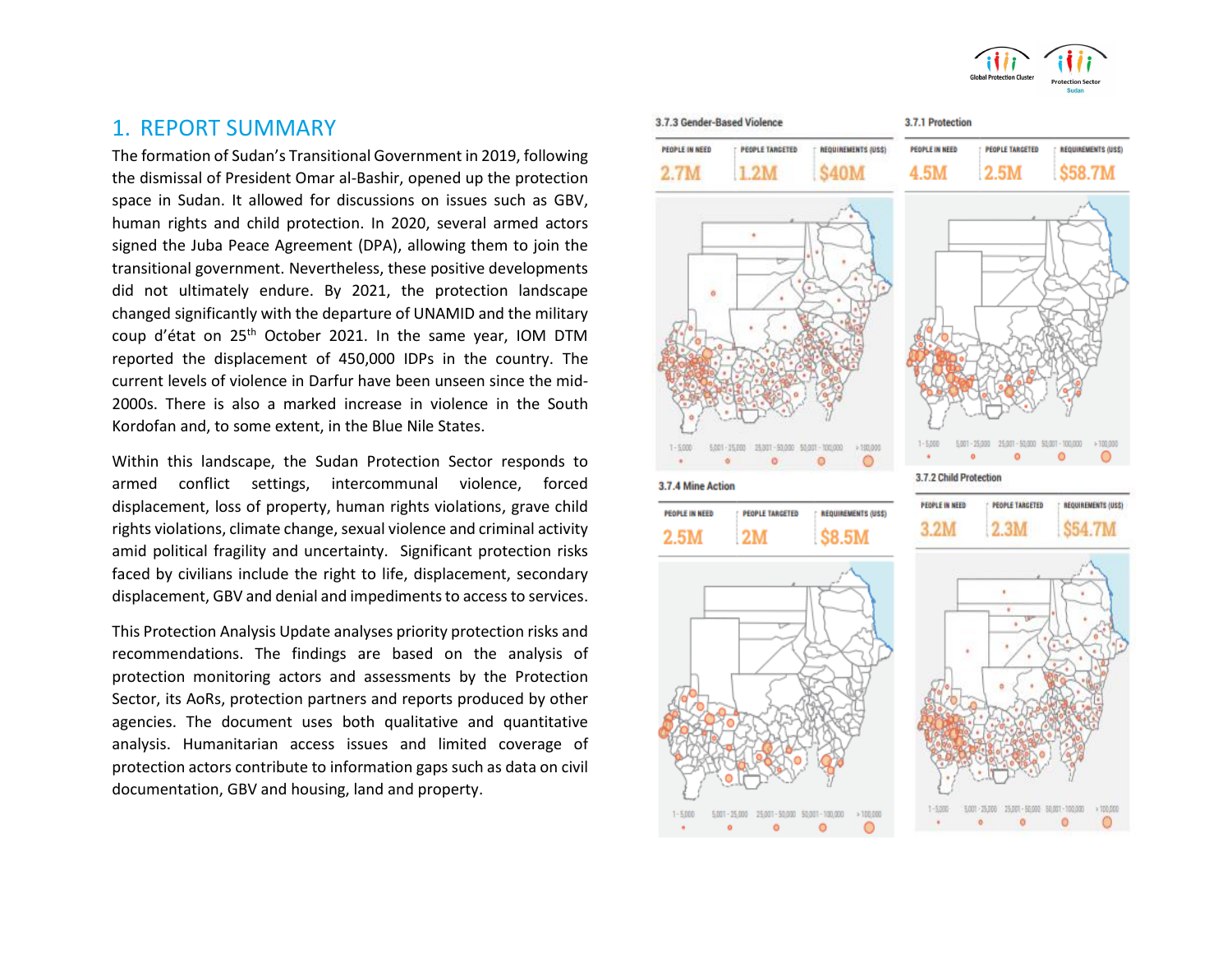

# 2. CONTEXT OVERVIEW

After the coup, a political agreement signed on 21 November 2021 resulted in the dissolution of the civilian component of the Transitional Government. Though the political agreement allowed for the reinstatement of Prime Minister Hamdok, other pollical actors, including the Sudanese Professionals Association (SPA), the Forces for Freedom and Change (FFC), the National Umma Party and the Sudanese Congress Party, condemned it. On 22 November, 12 FFC government ministers also presented their resignations.<sup>1</sup>

In the absence of a political agreement, increased violence and political fragmentation, Prime Minister Hamdock publicly announced his resignation on January 2, 2022.. In response to the end of civilian rule and the Prime Minister's resignation, the Sudanese people continue to protest and engage in civil disobedience. In some locations, protests and civil unrest reportedly were responded to with arbitrary arrest and detention of civilians, journalists and activists, further compounding the overall security environment<sup>2</sup>. These political developments ultimately derail the achievements made during the transition, including the peace process compromising the future of the Sudanese transition.

On 8 January 2022, the United Nations Integrated Transition Assistance Mission in Sudan (UNITAMS) announced the launch of an UN-facilitated intra-Sudanese political process to design a way out of the political crisis and forge a sustainable path forward towards democracy and peace.

#### **Severe levels of insecurity and violence**

In conflict-affected areas, civilians are widely exposed to insecurity and violence. The capacity constraints of State institutions and law enforcement entities create an

environment of impunity and lawlessness. Over the course of 2021, the number of hotspot localities identified by the Protection Sector increased from 43 to 73. In 2021, the Protection Sector recorded the killing of over 1,256 individuals and injuries to 1,153 individuals. In the first quarter of 2022, the number of hotspot localities remained the same, and 156 killings and 132 injuries have been recorded.

**Key Figures** 



of hotspot sites in South Kordofan and Blue Nile States is subject to verification due to

The Protection Sector recorded 296 intercommunal violence and factional fighting incidents in all Darfur states, South Kordofan and Blue Nile throughout 2021, which resulted in the displacement or secondary displacement of 440,000 civilians and IDPs, bringing the total number of IDPs in Sudan to over three million.

# **Multidimensional impact on population vulnerabilities and coping capacities**

Disputes over power-sharing, land ownership, competition over resources and criminality are fueling continuous intercommunal clashes and factional fighting. The Central, North and West and Darfur states and the South Kordofan have witnessed the most escalation in conflict in 2021. Though not to the same extent as other

 $1$  Report of the Secretary-General "Situation in the Sudan and the activities of the United Nations Integrated Transition Assistance Mission in the Sudan", 2 March 2022.

<sup>2</sup> Report of the Secretary-General, 3 December 2021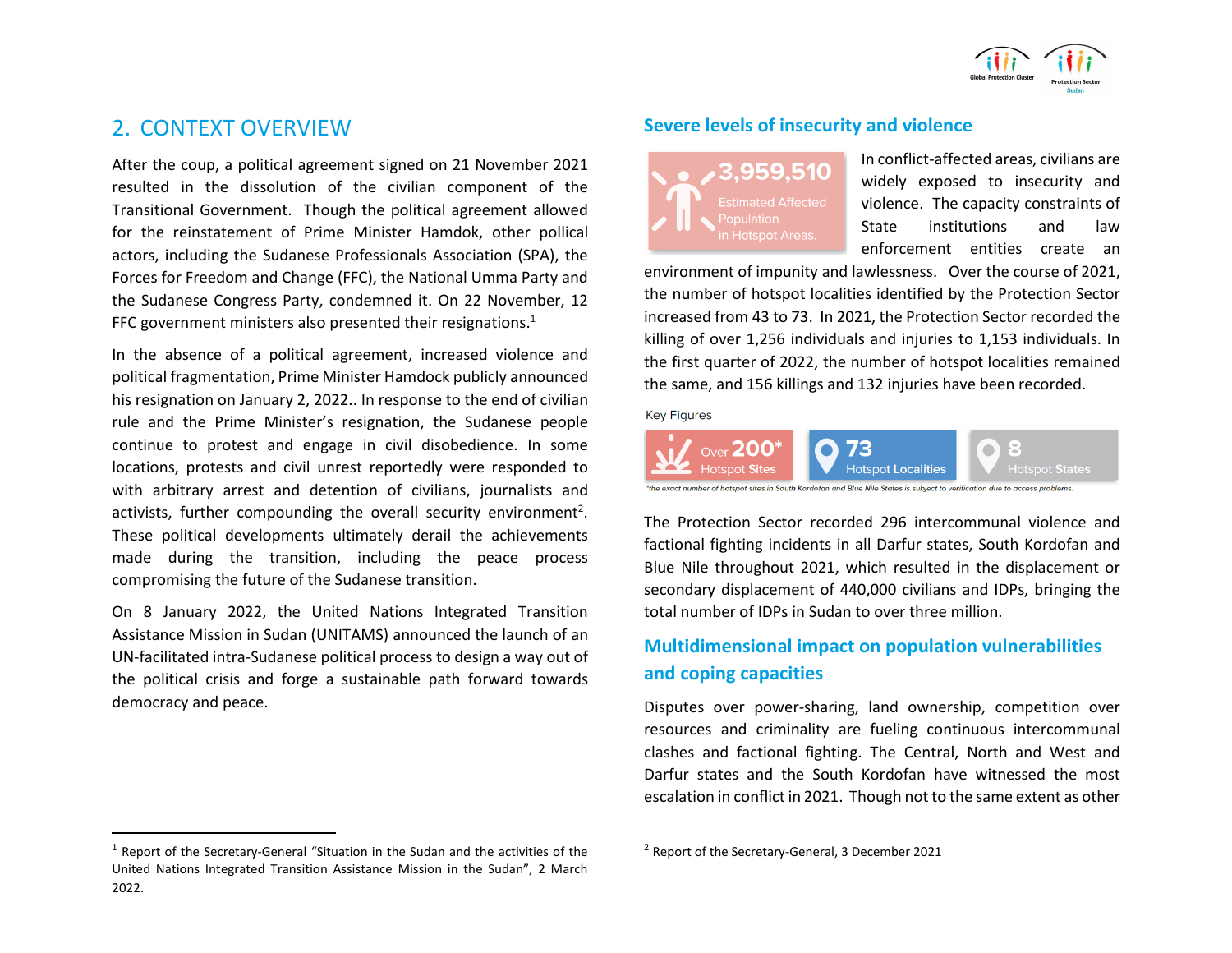states, Blue and White Nile states also witnessed violence in 2021. In Darfur, the departure of UNAMID in 2020 created a security vacuum. Despite some efforts by the Government of Sudan, clashes between herders and farmers continue with impunity. Following outbreaks of violence, nomadic tribes or unidentified armed groups forcefully evict IDPs and vulnerable local populations from their land. This fragile situation has been exacerbated by the gradual return of Libyabased Darfuri fighters and the deployment of armed forces of parties to the Juba Peace Agreement.

Ongoing clashes and conflict, compounded by the political and economic crisis, are having dire effects on the Sudanese population's capacity to cope and earn basic livelihoods. The situation interrupts access to markets and income-earning opportunities. Market activities and trade flows have been reduced. While slightly decreasing from November 2021, inflation is still high at 259.8 per cent in January 2022. Due to the increased demand for United States dollars, the Sudanese pound decreased its value by more than 5%t on the black market (January 2022). Staple food prices surged across Sudan (at least 200 % compared to 2021, 400 % compared to five years ago).

The high prices of cereals are being driven additionally by lower-thanexpected harvests together with high production and an increase in transportation costs.<sup>3</sup> Livestock prices remain stable but are still around 200 % above prices in 2021. Electricity tariffs increased up to 600 per cent in January 2022. 4

Higher prices and supply shortages of basic goods, including medicine, wheat, fuel, and agricultural inputs, are thus drastically reducing purchasing power, increasing food insecurity, and deepening the population's overall vulnerability. Poor pastoral and urban households are amongst the most impacted in terms of food access. 5

<sup>3</sup> Famine Early Warning Systems Network Key Message Update February 2022



Amidst this complex environment, heavy rains and floods affected 314,500 persons, with 15,000 houses destroyed and 46,000 damaged. COVID-19 cases continue to affect the population with over 3,300 associated deaths, and as of 17 April 2022, there are 4,494 active cases. COVID-19 cases are highly underreported due to the weak surveillance system. By 15 October 2021, the Federal Ministry of Health had reported 1,822,868 cases of malaria compared with 1,456,413 during the same period in 2020. The number of cases exceeded threshold levels in many States. Over 1,860 cases of hepatitis E were also registered in Sudan between June and December 2021.

#### **Access and security challenges**

The recurring incidents of inter-communal violence and the inability of the authorities to protect civilians pose a severe challenge to the effectiveness and sustainability of protection responses. The intense levels of insecurity and violence impede humanitarian access throughout Darfur, South Kordofan and conflict-affected areas of White and Blue Nile states. Local authorities also cannot provide security escort in a timely manner due to their engagement with other activities and limited capacity on the ground. Humanitarian actors are also concerned about the varying amounts of the payment requested by security actors per soldier per day. Some protection NGOs operate in these areas, but they do not have any working relationship with the Sudan Protection Sector.

From 28 to 30 December 2021, looters entered three WFP warehouses in El Fasher town (North Darfur) with over 5,000 metric tons of food and dismantled warehouse structures. The looting of WFP warehouses deprived nearly two million people of food and nutrition support. From 10 to 12 January 2022, looters targeted the former UNAMID log base, stealing the remaining 123 vehicles and 300 containers.

<sup>5</sup> Report of the Secretary-General, 2 March 2022

<sup>4</sup> Report of the Secretary-General, 2 March 2022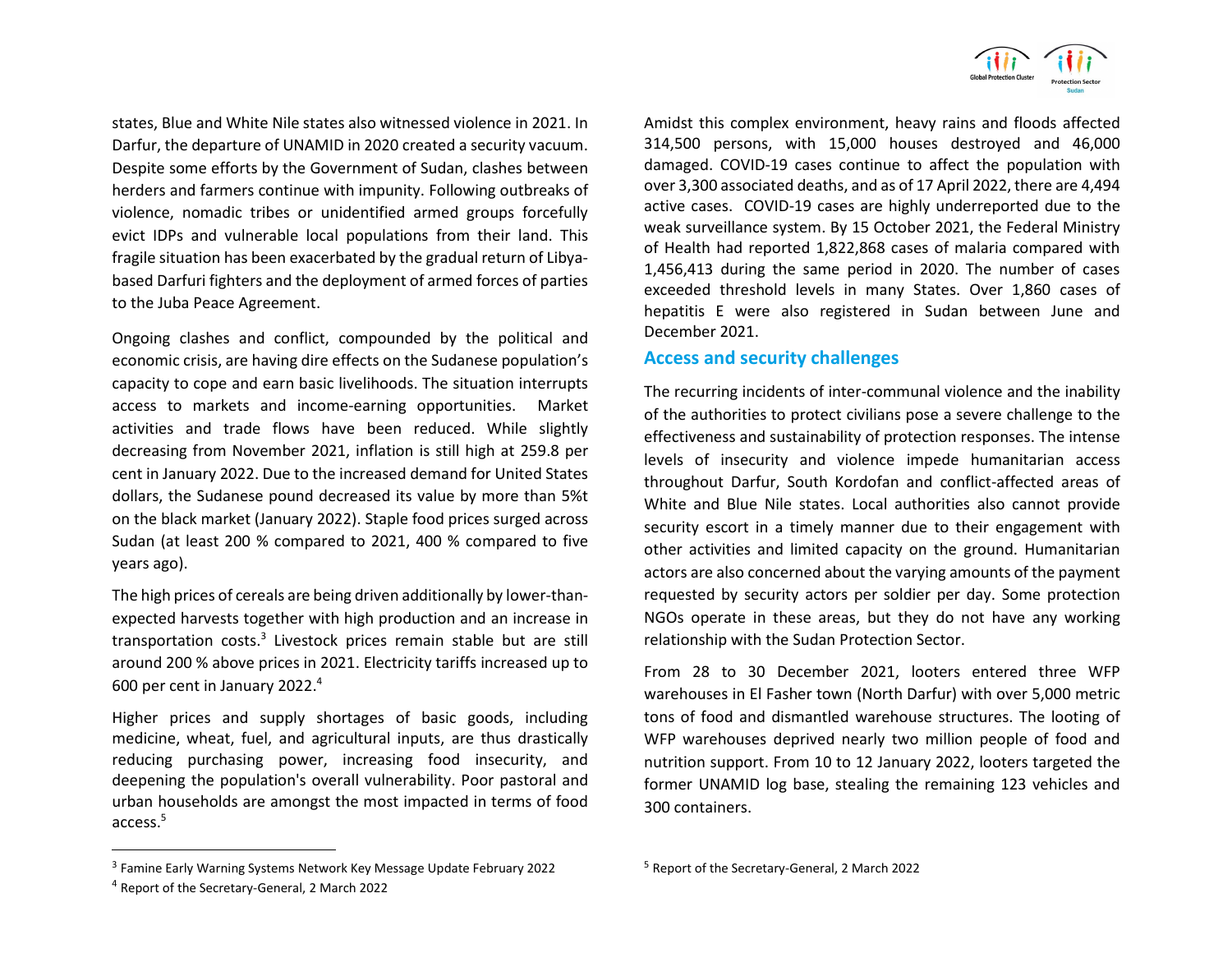



*Figure 1 Hotspot Localities as of 2022*

# 3. PRIORITY PROTECTION RISKS

The events before and following October 2021directly impacts the population's capacity to cope and increases the myriad protection threats to the population. The threats include unlawful killings, arbitrary detention, abduction, torture, and other forms of illtreatment; GBV; separated families and children; grave child rights violations, including recruitment of children; the prevalence of Explosive Remnants of War (ERW); inter-communal conflict and forced displacement. These rights violations occur in an environment of general impunity where police do not have the capacity to respond. In the conflict-affected areas, IDPs and the host community do not have confidence in local authorities, armed forces and/or JPA signatories.

# **RISK 1: Right to Life, Attacks on Civilians and Civilian Infrastructure**

Civilians, including IDPs and returnees, are continuously facing threats to their right to life in conflict-affected areas. Allegedly, armed nomadic groups and other unidentified armed groups deliberately kill and injure civilians. Motivated by a combination of different factors, including political and economic, these actors benefit from a limited presence of a judiciary and police system.



*Figure 2 Number of Protection of Civilian Incidents in 2021*

The presence of landmines and ERW in urban and rural areas also have a devastating impact on local communities, IDPs, and returnees in all five Darfur states and South Kordofan, West Kordofan and Blue Nile states. Per UNMAS, as of 31 December 2021, 136.7 km2 (84%) out of recorded 162 km2 of contaminated land has been released.

Below are figures from 2021. From November 2021 to January 2022, UNITAMS documented 161 alleged incidents of human rights violations and abuses involving 778 victims, including 22 children. Violations of the right to life accounted for 368 victims (295 men, 63 women and ten children), violations of physical integrity accounted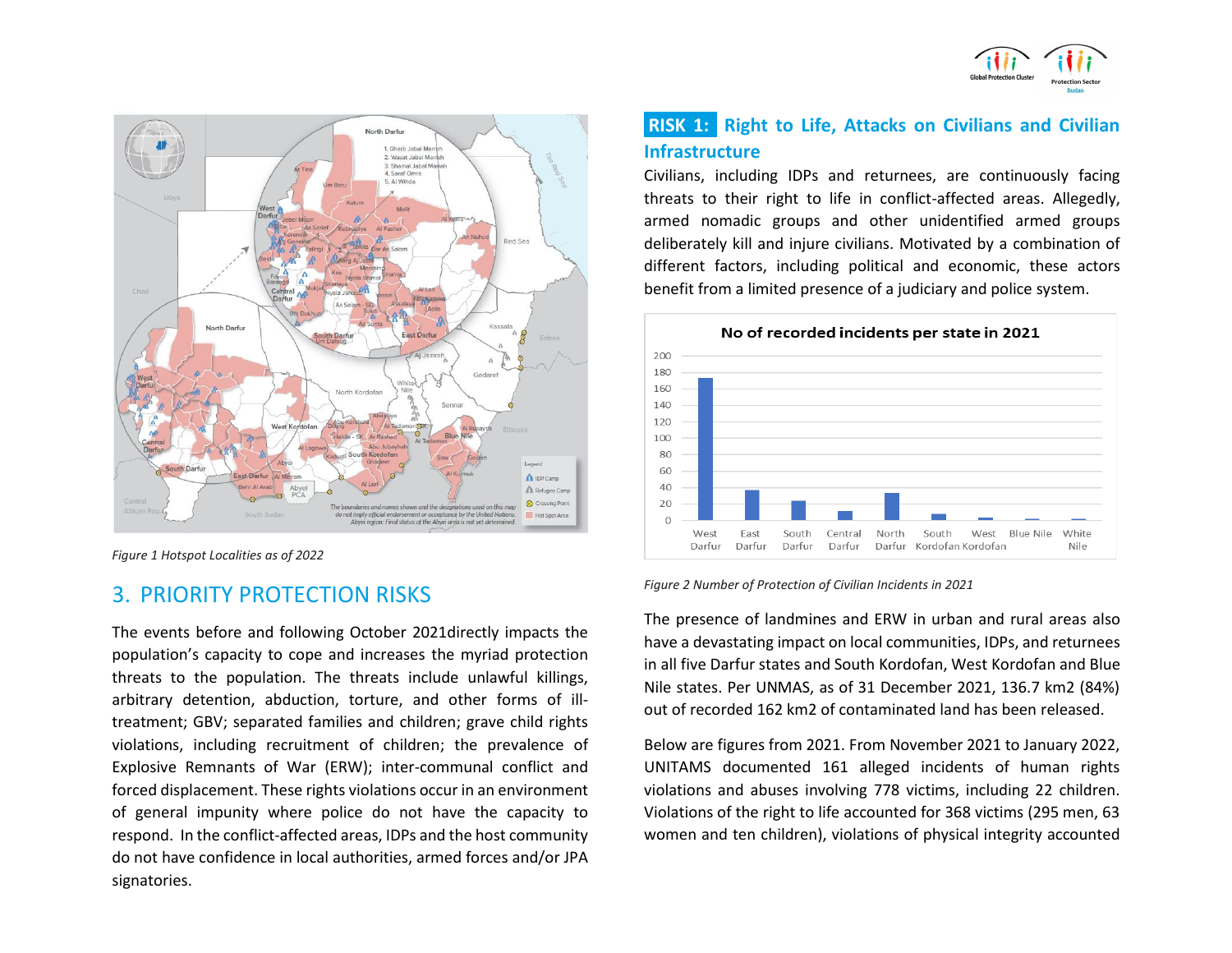

for 366 victims (340 men and 26 women), and abductions accounted for 14 victims (including ten women).<sup>6</sup>



*Figure 3 Number of Causalities Per State in 2021*

# **RISK 2: Displacement and Secondary Displacement due to Violence and Conflict**

The total number of internally displaced persons in Sudan is over 3.08 million<sup>7</sup>, with over 89,000 newly displaced persons in Darfur from October 2021 to January 2022. In South Kordofan, renewed intercommunal conflict resulted in the displacement of 40,000 individuals to Abu Jubaiha in December 2021. All other hotspot localities witnessed small numbers of new displacement in 2021.



Map 1: IDP Population Density

*Figure 4 Map IDP Concentrations in Sudan*

The majority of the IDP caseload in Sudan is protracted, with over 1.7 million displaced between 2003 to 2010 and an additional 1.07 million displaced between 2011 and 2017. Secondary displacement of the protracted and newer caseloads is an issue. In 2021, systemic violence displaced at least 440,000 persons, primarily IDPs, to 200 locations. Additionally, around 18,000 individuals fled to Chad. Of the 180,000, 104,432 remain secondarily displaced in West Darfur. Secondary displacement weakens existing coping mechanisms and increases the risk of adverse coping mechanisms such as child marriage and survival sex.

<sup>6</sup> Report of the Secretary-General, 2 March 2022

<sup>7</sup> According to third round of IOM DTM report, January 2022.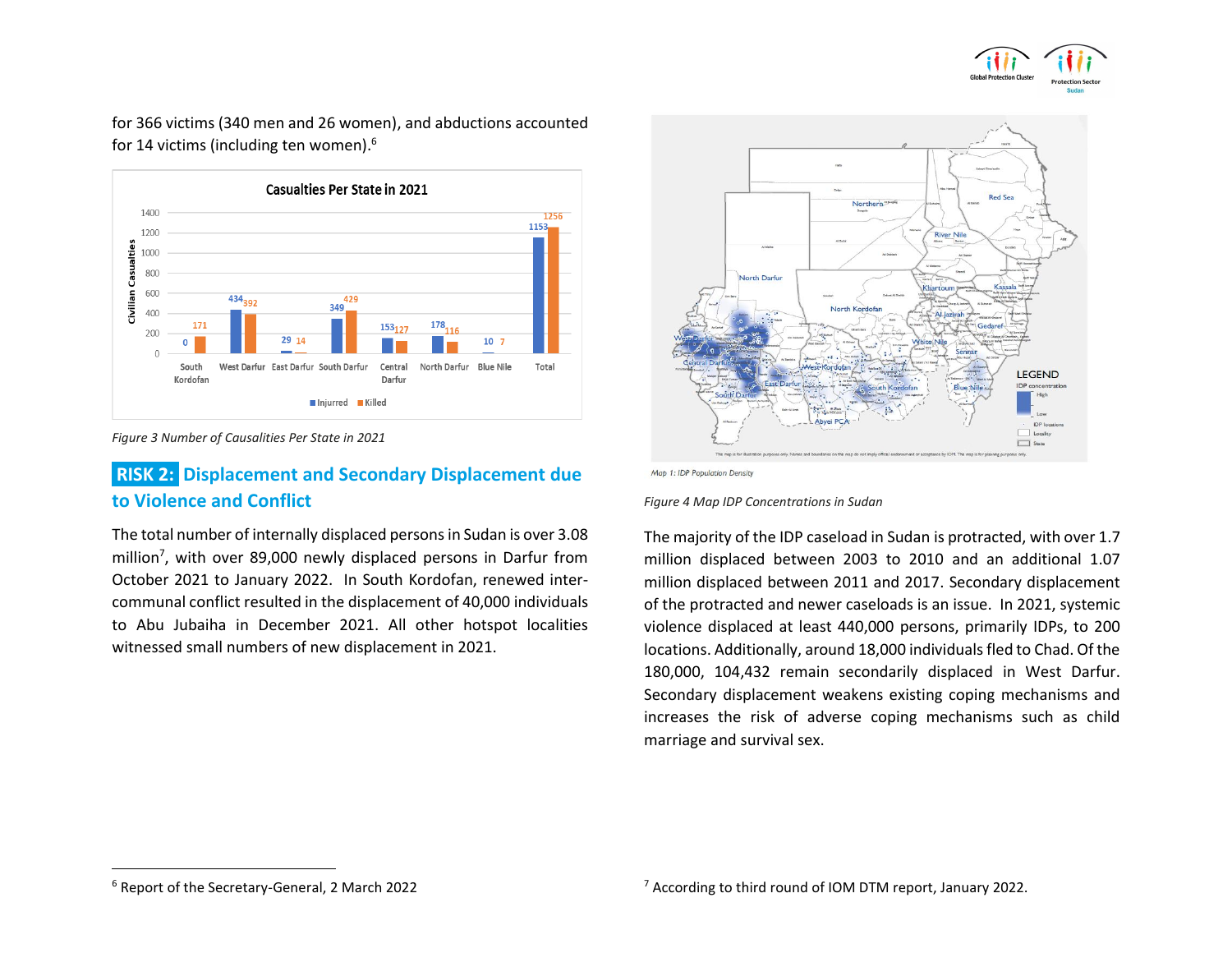

**Presence of IDPs per State - January 2022**



The continued presence of armed actors forces many IDPs, especially women and girls, to limit their movement outside camps, where security is more stable and predictable.

Efforts to support durable solutions for IDPs, their local integration, and the reintegration of returnees, do not bring concrete results due to recurring violence. IDP returnees face challenges with respect to accessing land, firewood collection points and water.

Certain locations are difficult to reach due to insecurity associated, notably due to the widespread proliferation of arms and constant threats of violence.

### **RISK 3: Denial and impediments to access to services**

The civilian population face the brunt of the macro-economic effect of the political instability and conflict in Sudan in forms of the increased cost of living (200% increase in staple food prices, 318% inflation, 600% in electricity tariffs, etc..), reduction of livelihood and

8 IPC

<sup>9</sup> Famine Early Warning Systems Network Key Message Update February 2022

economic capacities to cope (disruption of harvesting, increased input costs, etc.), limited access to services, disruption of general social cohesion and the consequent severing of social ties. Civilians, including IDPs in the conflict-affected areas, are severely restricted in the realisation of their rights to assistance and the rights to work, social security and adequate standards of living, housing, health and education. The protracted nature of the crisis has left the population with limited means of livelihood or social or economic opportunities to address their own situation.

About 9.8 million people in Sudan may experience Crisis—IPC 3—or worse levels of acute food insecurity in 2022 due to below-average crop yields, continued conflict and displacement, increasing food prices, and reduced household purchasing power.<sup>8</sup>

As of mid-January 2022, the 2021/22 harvest is complete. However, the outbreak of conflict in parts of Darfur and Kordofan regions, shortages and the high cost of resources delayed the harvest. Overall, the harvest is expected to be lower than that of 2021. Fuel shortages and high electricity costs have negatively impacted wheat planting. Farmers are limited in hiring enough labour due to increased wages (around 300% compared to 2020). The area cultivated is expected to be lower than last year and the five-year average<sup>9</sup>.

Intercommunal fighting between the local population, IDPs and returnees is rising due to the tensions on land use and several cases of crop destruction (around 1000 farms were destroyed in the conflict between farmers and pastoralists).<sup>10</sup>

Access to services is severely compromised by the widespread violence, conflict, and lack of access to remedies. Health always remains a challenge for IDPs and returnees in remote areas due to a lack of health centres or shortages of medicines and staff. Health

<sup>10</sup> Report of the Secretary-General, 2 March 2022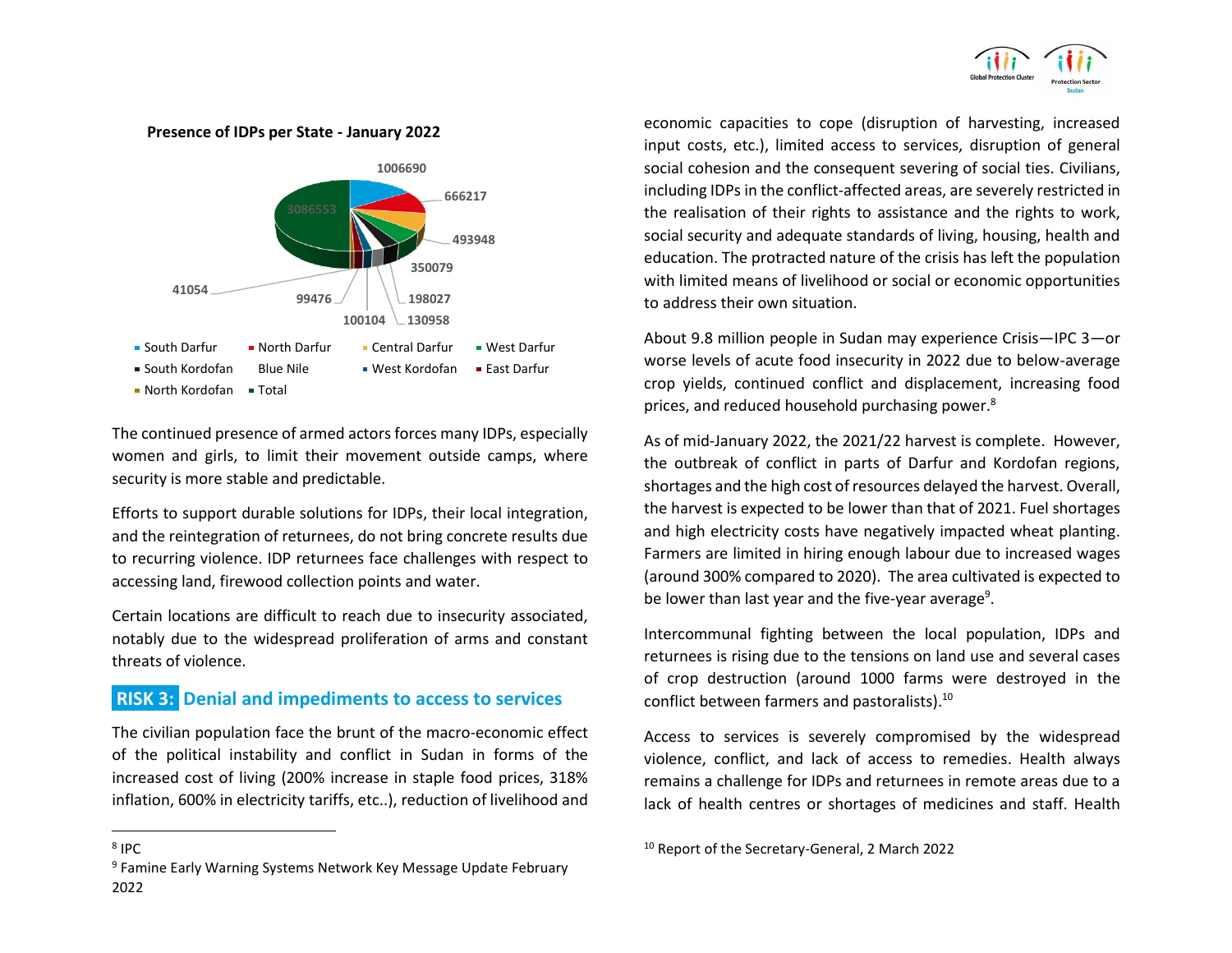

facilities are recently subject to deliberate attacks and looting, thereby restricting health care access for civilians, exacerbating health needs amid an ongoing surge in coronavirus disease (COVID-19) cases. WHO had distributed more than 850 rapid response kits to cover approximately 1.1 million people for three months.<sup>11</sup>

The cost of education remains an obstacle for IDP children specifically. Schools lack feeding programs and classrooms and generally do not offer a safe environment.

The World Bank launched a family support program (cash-transfer) launched in February 2021 and is expanding in the states of Western, Northern and Southern Kordofan, Blue Nile, Eastern Darfur and Central Darfur. Despite eight million people registered, challenges to the registration and payment systems have delayed roll-outs. The program has now suspended registration after the World Bank paused its activities in Sudan due to the political situation.

Notwithstanding the collective efforts of humanitarian and political actors to bring the attention of authorities and institutions to the urgent need to reverse these downward and negative trends, no substantial progress has been observed. The population of Sudan is facing the day-to-day risk of being denied services, opportunities and resources.

### **RISK 4: Gender-based violence**

While the Government made a landmark decision to outlaw Female Genital Mutilation (FGM) in July 2020, legislation in Sudan continues to have significant shortcomings concerning the prevention of GBV. Rape legislation was amended in 2015, removing previous legislation that equated crimes of rape and adultery. While Article 149 of the Criminal Act provides a more substantive definition of rape, a lack of clarity remains about the age of consent due to the existence of conflicting laws, including the Criminal Act of 1991, wherein adulthood is defined in reference to puberty, and the Child Act of 2010, which defines a child as any person under 18 years of age. In addition, existing legislation does not outlaw marital rape, and Sudan does not have domestic violence legislation. Furthermore, traditional social norms often center blame for abuse on survivors themselves, providing impunity for perpetrators. Due to a lack of resources, underfunded police forces and judicial actors are often unable to implement investigations or conduct criminal proceedings to bring perpetrators to justice. Creating safe services to ease GBV survivors' access to justice or medical attention remains challenging for both national and international service providers.

Pervasive Conflict-Related Sexual Violence (CRSV) continues to be regularly reported by the Protection Sector partners. Women and girls suffer disproportionally from GBV while collecting firewood, engaging in farm work, fetching water, or travelling. The widespread social stigma associated with GBV can create barriers for survivors in accessing services, leading to social exclusion, isolation and selfblaming. The underreporting of GBV is also attributed to this social stigma and the inability of authorities to bring perpetrators to justice and provide legal remedies and recovery services.

## 4. RESPONSE

The Protection Sector in Sudan comprises General Protection, Child Protection, GBV and Mine action AoRs. There is also active Housing Land and Property and Durable Solutions Working groups that work closely with Protection Cluster. These structures meet every month at the national and state level (five Darfur, South Kordofan and Blue Nile). The Protection Sector developed its strategy and work plan. The Sector developed the Protection of Civilians' Incidents Tracking tool in consultation with other agencies. It also publishes maps of

 $11$  "In a statement on January 11, WHO Regional Director for the Eastern Mediterranean Dr. Ahmed Al-Mandhari condemned the threats against

health care providers and called on Sudanese authorities to enforce international", Report of the Secretary-General, 2 March 2022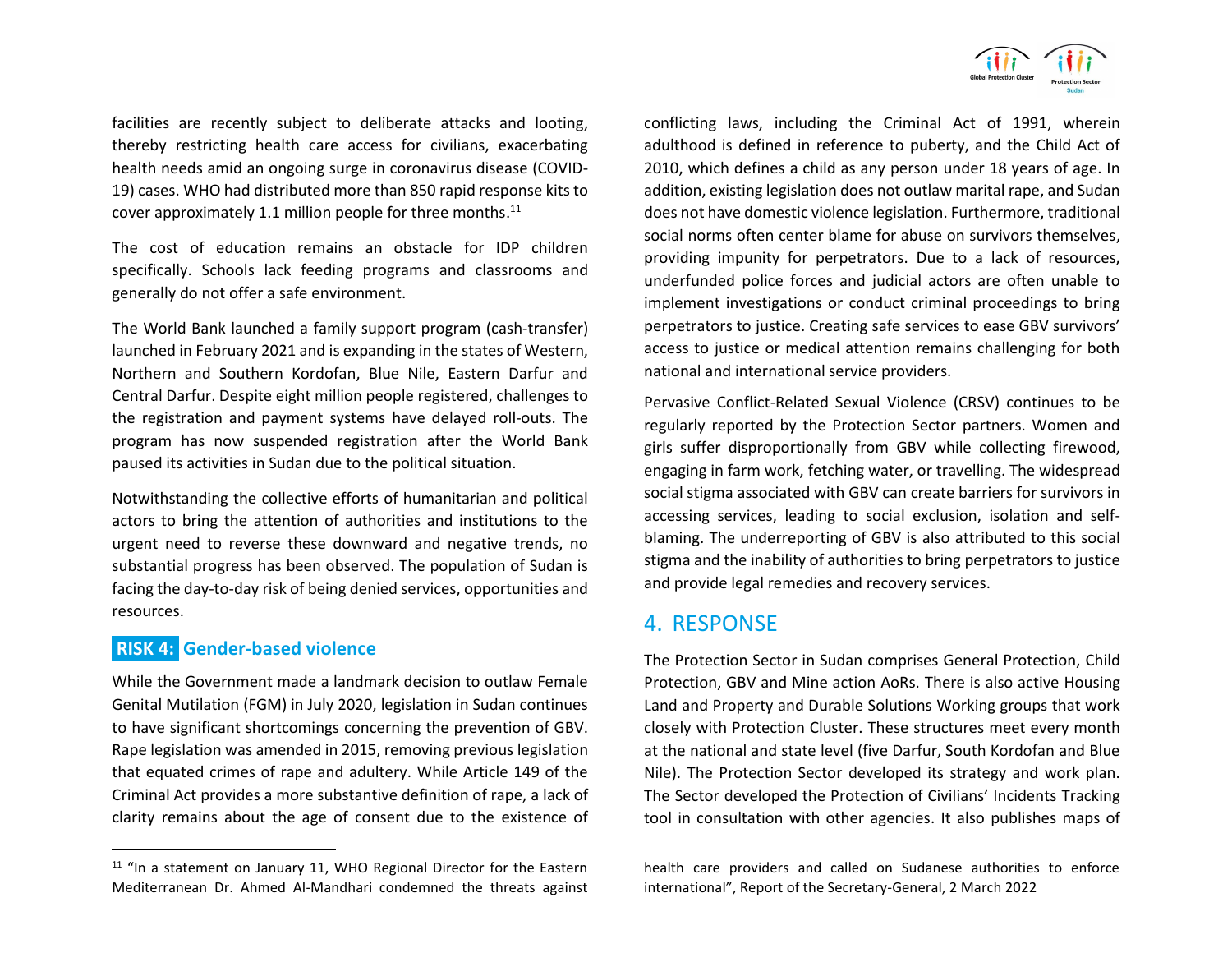

hotspot areas and regularly issues protection of civilians' advocacy briefs. The Sector also disseminates monthly updates and daily and weekly updates in times of crisis.

Funding situation permitted, the UN protection agencies, Protection Cluster, its AoRs, and their partners implemented activities mentioned under funding data.

While most of these activities were conducted in response to several emergencies in Darfur, South, West Kordofan and Blue Nile states, some activities were also implemented in the areas of protracted displacement.

The Protection Sector and its AoRs also actively supported the development of the One UN Protection of Civilians strategy and support plan for the National Plan for the Protection of Civilians (NPPOC). Before the military coup of 25 October 2021, the Sector was preparing to organise a joint national and several workshops at the state level to develop further and prioritise proposed activities. The Protection Sector and AoRs also actively advocated for establishing the state-level protection of civilians' committees and working relationships with the National Mechanism on the Protection of Civilians.

Furthermore, these actors and concerned government counterparts provided their inputs and contributed to the development of a durable solutions strategy for Sudanese IDPs and refugees and supported the works of the HLP and DSWGs.

#### 4.1- Funding data

The total funding requirement for **HRP 2021** of Sudan was **USD 1.94bn,** out of which **USD 149,928,919 was planned for protection activities.** However**, only 20%** (USD 30,559,006**) was provided,** and USD 116,369,913 remained unmet. **The same amount of USD 1.94bn is the funding requirement for HRP 2022, with USD 161,917,433 for protection activities that incudes General**  **Protection, Child Protection and GBV. However, as of 05 April 2022, only 1,705,350 in funding has been received.** 

If the funding situation continues as such, and the government does not take concrete steps towards the implementation of the NPPOC, protection agencies and actors will not be able to provide effective assistance, including under:

**a) protection**: conduct protection assessments, protection monitoring by presence and remotely, referrals to specialised services, provide legal assistance, psycho-social support, emergency cash assistance, awareness-raising, implement community support projects, support community-based protection networks, capacity building of service providers, conduct advocacy, protective accompaniment under.

**b) child protection:** individuals with awareness-raising and community engagement activities on child protection issues, reaching girls and boys with structured and sustained child protection and psychosocial support activities, providing girls and boys with specialised child protection services, such as case management and support to national child protection actors, and facilitating leadership in coordination such as technical task forces, place and support Unaccompanied and Separated Children in Alternative care, provide family tracing and reunification services, provide rehabilitation and reintegration activities of children released from armed groups and armed forces, legal assistance (detention representation), on civil documentation including birth certificates and other documents, conduct capacity building activities, including mentoring and coaching, for government, NGO staff and community based child protection structures, child protection assessments or child protection monitoring missions, assistance to children with Disabilities, support community based protection networks**.**